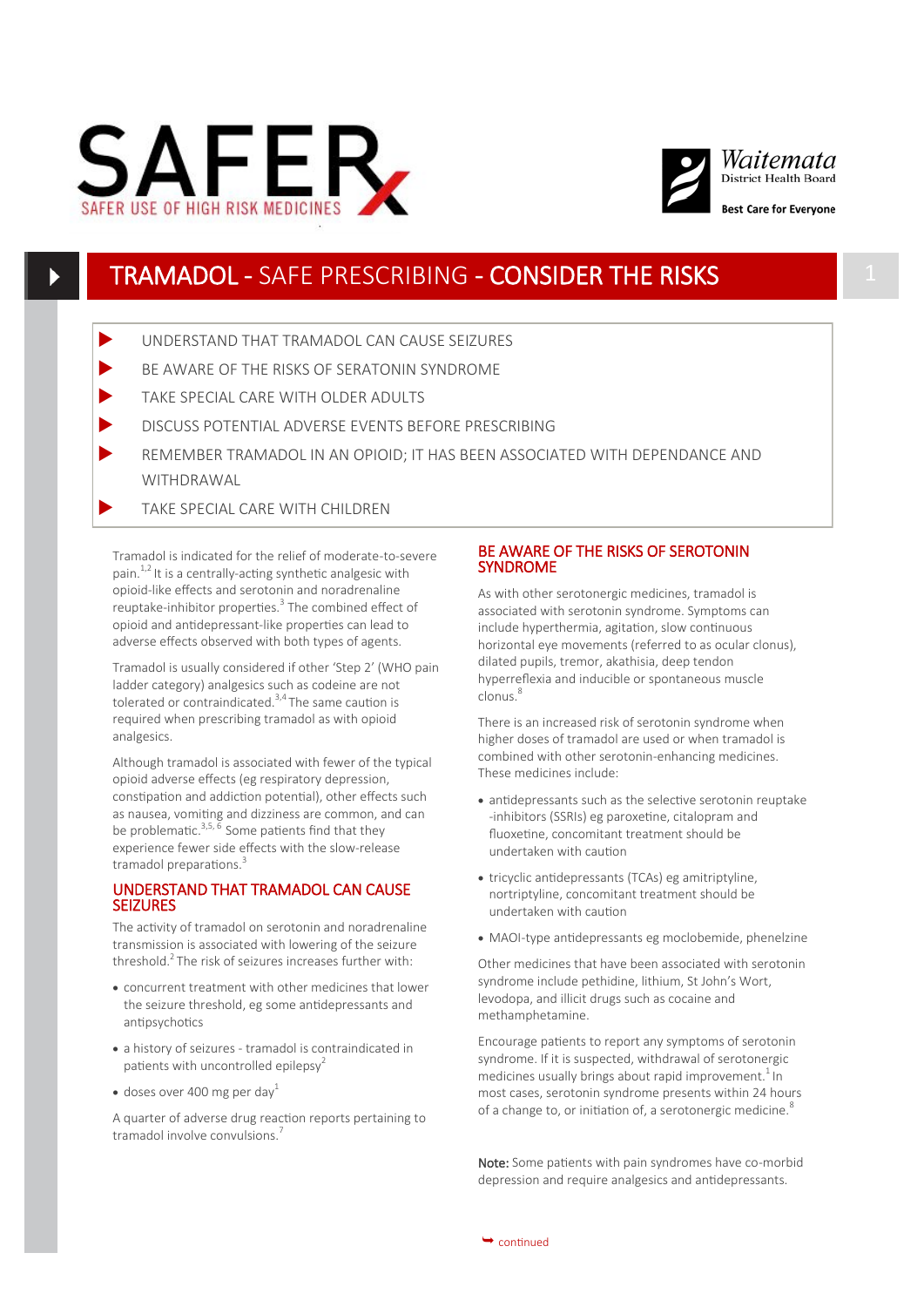



# **TRAMADOL**

Prescribers should bear in mind the potential risks of serotonin syndrome and seizures when making a clinical decision to use tramadol. If tramadol is clinically indicated for these patients, regularly ask about symptoms of serotonin syndrome, and ensure the dose of tramadol is within current recommendations.<sup>9</sup>

# TAKE SPECIAL CARE WITH OLDER ADULTS

Most of the spontaneous reports of adverse reactions pertaining to tramadol, involve patients over 80 years of age. $\frac{7}{1}$  It is recommended that lower doses are prescribed to patients over 75 years, with the maximum daily dose no greater than 300 mg. $^{1,3}$  This is due to elevated serum concentrations of tramadol and delayed elimination in older adults.<sup>1</sup>

Patients with renal or hepatic insufficiency may have delayed elimination of tramadol, for these patients, consider increasing the dosing interval. Titrate the dose to effect, start low (50 mg) and go slow; 12 hourly dosing may be sufficient. Tramadol is not recommended for patients with severe renal (CrCl < 10 mL/min)<sup>9</sup> or hepatic  $impairment.<sup>1</sup>$ 

# TAKE SPECIAL CARE WITH CHILDREN

Tramadol is contraindicated in children less than two years of age due to the limited data on efficacy and safety in this patient group.<sup>10</sup> In April 2017, the FDA issued a warning that recommends against use of tramadol in breastfeeding women because of possible harm to infants. For teens aged 12 to 18 years there is a warning against using tramadol if there is a history of obesity, obstructive sleep apnoea, or severe lung disease. In particular tramadol should not be given to children or adolescents as a pain medication after surgery to remove the tonsils or adenoids.<sup>10,11,12</sup>

Australia and America do not recommend using tramadol in children under the age of 12 and 17, respectively. This was considered by MARC who considered there is a role for tramadol use in children.<sup>12</sup>

# DISCUSS POTENTIAL ADVERSE EVENTS BEFORE PRESCRIBING

Most prescribers will be familiar with patients who feel strange and don't function well with tramadol. This could be due to a genetic predisposition.<sup>13</sup>

The most common adverse effects of tramadol are dizziness, nausea, vomiting, constipation, increased sweating and fatigue. $^1$  Tramadol has been associated with elevated liver enzymes and rash. There have been reports of mood alterations including mania and auditory hallucinations $14,15$  and delirium in some patients.

Due to the sedative effects of tramadol, patients should

avoid driving or operating dangerous machinery if they are affected.<sup>1</sup> For patient information, there is a SafeRx<sup>®</sup> patient guide available on [www.saferx.co.nz.](http://www.saferx.co.nz/)

Tramadol should be administered cautiously in patients at risk of respiratory depression. Profound sedation, respiratory depression, coma, and death may result from the concomitant use of tramadol with benzodiazepines or other CNS depressants (eg non-benzodiazepine sedatives/ hypnotics, anxiolytics, tranquilizers, muscle relaxants, general anaesthetics, medicines with antihistaminesedating actions such as antipsychotics, other opioids and alcohol).<sup>1</sup>

The safety of tramadol has not been established in pregnancy, or during labour. Tramadol is not recommended during breastfeeding.<sup>1,11,16</sup>

Some patients who have been previously stable on warfarin experience an increase in INR when tramadol is added. Patients who are taking warfarin should avoid tramadol where possible; if tramadol is unavoidable, monitor the INR closely when tramadol is added or discontinued. $1,17$ 

## TRAMADOL IS AN OPIOID; IT HAS BEEN ASSOCIATED WITH DEPENDENCE AND WITHDRAWAL

There is an increased risk of fatal overdose when tramadol is taken with other central nervous system depressants such as alcohol and benzodiazepines. Tramadol is contraindicated in patients who are acutely intoxicated with alcohol, hypnotics, analgesics, opioids or psychotropic drugs.1,2 The Federal Drug Administration (FDA) in the United States have advised prescribers to avoid tramadol if patients are suicidal or addiction-prone.<sup>18</sup>

The opioid component of tramadol could make some patients develop tolerance; sudden withdrawal may lead to side effects which include agitation, anxiety, insomnia, tremor, pyrexia and chills.<sup>1</sup>

Note: There are no clinical studies investigating efficacy and safety of chronic tramadol use beyond 6 months.<sup>1</sup>

## Which preparation?

| Preparation          | Doses available                                     | Recommended dose                                      |
|----------------------|-----------------------------------------------------|-------------------------------------------------------|
| Immediate<br>release | 50mg capsules<br>Oral liquid<br>100mg/mL*           | Up to every 4-6 h<br>as required<br>Max 400mg in 24 h |
| Slow release         | 50mg*, 100mg,<br>150mg, 200mg,<br>300mg* SR tablets | Every 12 h                                            |

\*Not funded in the community